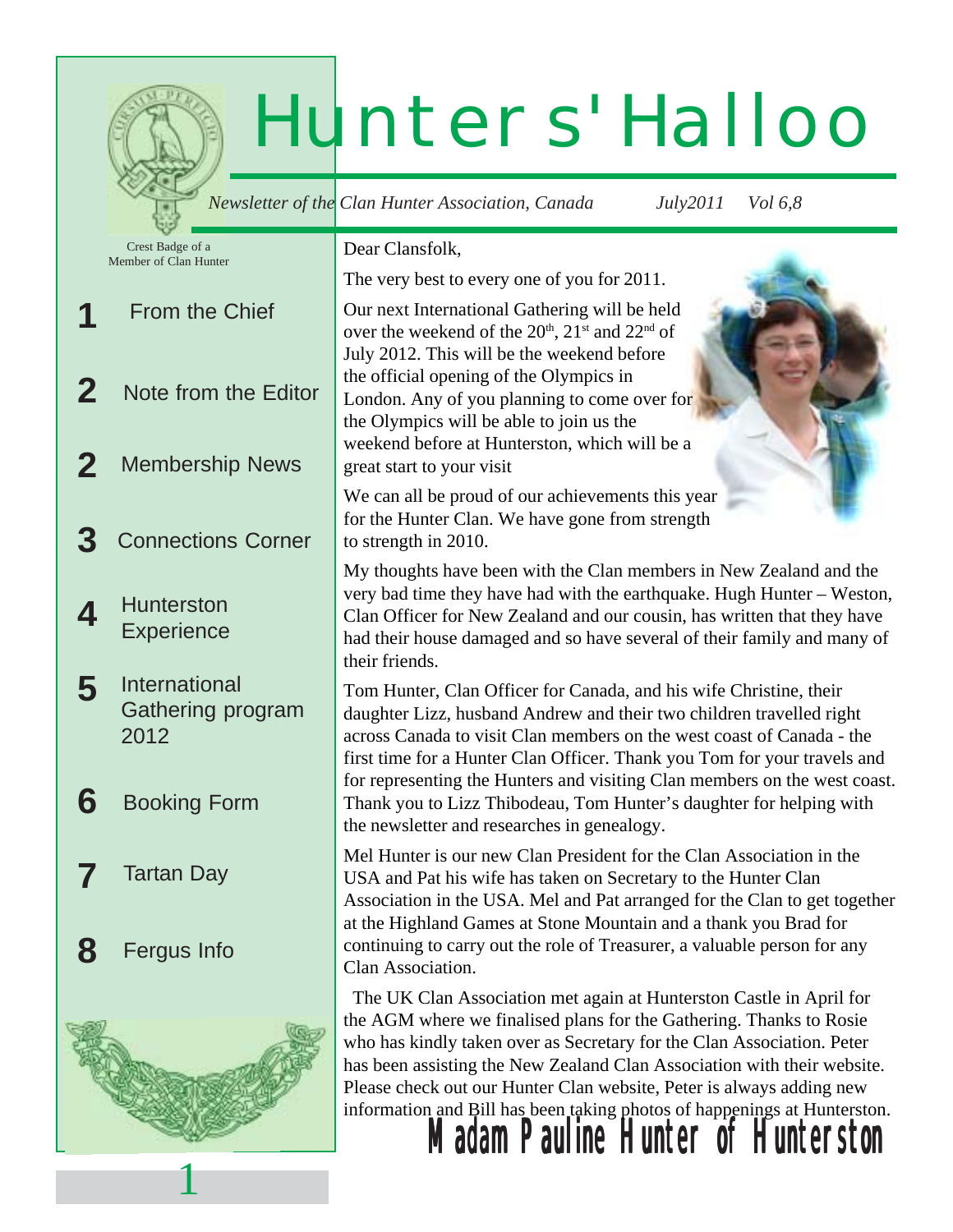Hello friends, Christine and I along with Lizz and Andrew and the 2 girls are heading off to Scotland again in just one weeks time. Oh don't worry you haven't missed the Clan Gathering, that's happenning next year in July 2012. We are just off to catch up with Family again. It means we won't be attending as many Highland Games but we will still be back in time for Montreal, Maxville and Fergus. We did attend the Georgetown Games this month and met up with Bill and Joan Jones, but on the whole it was a very quiet Games with not much activity at the tent, other than a couple of thunder storms.

#### **Membership News July 2011**

The time for another newsletter has rolled around again – and we have two new members to introduce to you:

**Jonathan James Hunter** joins us from Bowmanville, Ontario and is particularly interested in genealogy. Jonathan is a firefighter but is also a member of our Canadian Military.

**James Alexander Hunter** also found us on the web – and lives in Surrey, B.C. James too is interested in his family history and has been browsing the genealogy pages in our website.

We welcome these two new members to our Association – and wish them

2

happy linking on the Hunter Family Genealogy.

It saddens me to have to tell you that we lost a faithful member recently. **Arnold Falconer** was a member of our Clan Hunter Association since I first started keeping records in 1997. Arnold passed away on February  $7<sup>th</sup>$ . We sincerely thank Dorothy Falconer for giving us this information. Our thoughts and prayers go out to Arnold's family.

#### **Payment of Association dues**:

Just a little reminder that it is "that time of year again" when you need to sign a check for \$30.00, put it in an envelope – and send it to Don Hunter, 138 Sweeney Drive, Toronto. M4A 1T9 Please do this right away, so that we don't need to send reminders nobody likes getting (or sending) reminders. Christine Hunter Membership Secretary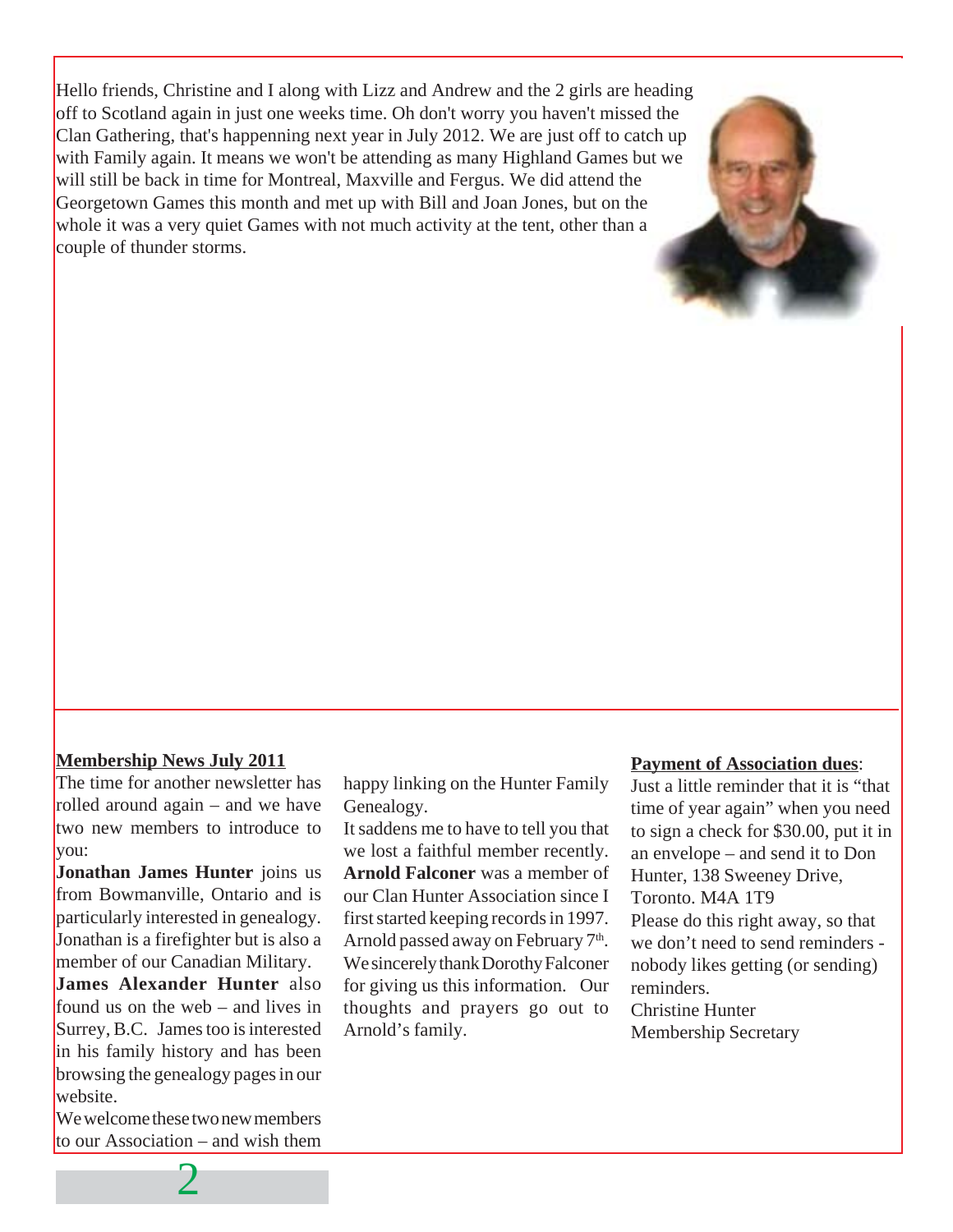



Lizz Thibodeau lizzt@rogers.com

Last month, I shared the first part of Jim & Ruby Hunter's genealogy story. As promised, here is part 2.

After Jim shared his memories of strolling through a graveyard in the rain, he continued by sharing a story from his wife, Ruby.

*"Due to the demands of my work, I had only been home for our wedding anniversary once during the previous 30 years of marriage. [I was a Research Scientist with the Agriculture Canada, and always organized an annual one to two week bus tour of all of the research facilities in Manitoba, Saskatchewan, Alberta, including the Peace River District of Alberta/British Columbia and up into the North West Territories. The ideal time for the tour of course always coincided with our wedding anniversary on July 15.] When I retired from the Federal Government Services in 1997, I was invited by the United States Department of Agriculture to conduct a speaking tour of the northern states, which as you have probably already guessed; it also overlapped with our anniversary. I thought, Hey!! This is just made to order, I will take Ruby on an extended 'honeymoon the second', to celebrate our 30th anniversary. I was speaking at East*



*Grand Forks, Minnesota, after which I was very busy answering questions and visiting with hundreds of agricultural producers from three states, so Ruby was on her own all day. Ruby met the wife of another researcher from the US who as she put it 'was used to being left on her own at such gatherings', and they spent an enjoyable afternoon together. During their conversations they discussed the history of the local area, and believe it or not, the site where the railway from the east ended at the Red River in 1875, and settlers had to switch to riverboats to travel farther west into North Dakota, or north to Emerson Manitoba, was only a few miles from where we were. How excited I was when Ruby had the directions to what was left of the old river landing, Fishers Landing, where my ancestors made the switch from train to riverboat and arrived in Emerson, Manitoba on May 3, 1875. After spending an enjoyable evening at a plush hotel in Grand Forks and a leisurely breakfast the next morning, rather than the usual grab a bite and rush to the next meeting, we leisurely drove north,*

*taking time to appreciate the lay of the land and noting the landscape from an agricultural perspective. After all this was our 30th wedding anniversary. When we arrived at Drayton, North Dakota I suggested we visit several of the old churches, then the local newspaper office, and as you will have guessed, family history was my intent. After visiting the local undertaker and talking to the graveyard grounds person, who when asked if he knew if any Hunters were buried in the graveyard, looked at us as though we were 'completely crazy', but he did point out where the oldest part of the Protestant section was located, and then promptly left. So here we were celebrating our 30th wedding anniversary by wandering through a cemetery, but on a beautiful sunny afternoon. My Great Grandfather's brother had farmed near Drayton N.D. and I suspected he might be buried there, but we did not find his gravestone. However, you can imagine my excitement when Ruby called me over to look at a gravestone for a James Hunter, 1882. Ruby had found my Great, Great Grandfather, whom we had assumed had died in Ontario, and we had never been able locate. It was indeed the best anniversary present Ruby could have given to me. However, she still reminds me that on our anniversary, 'we were tromping through a cemetery looking for gravestones'. "*

Thank you so much to Jim & Ruby for sharing these stories with me and allowing me to share them with everyone else. It is comforting indeed to know that it is not only my family who "tromps through a cemetery looking for gravestones" in any type of weather!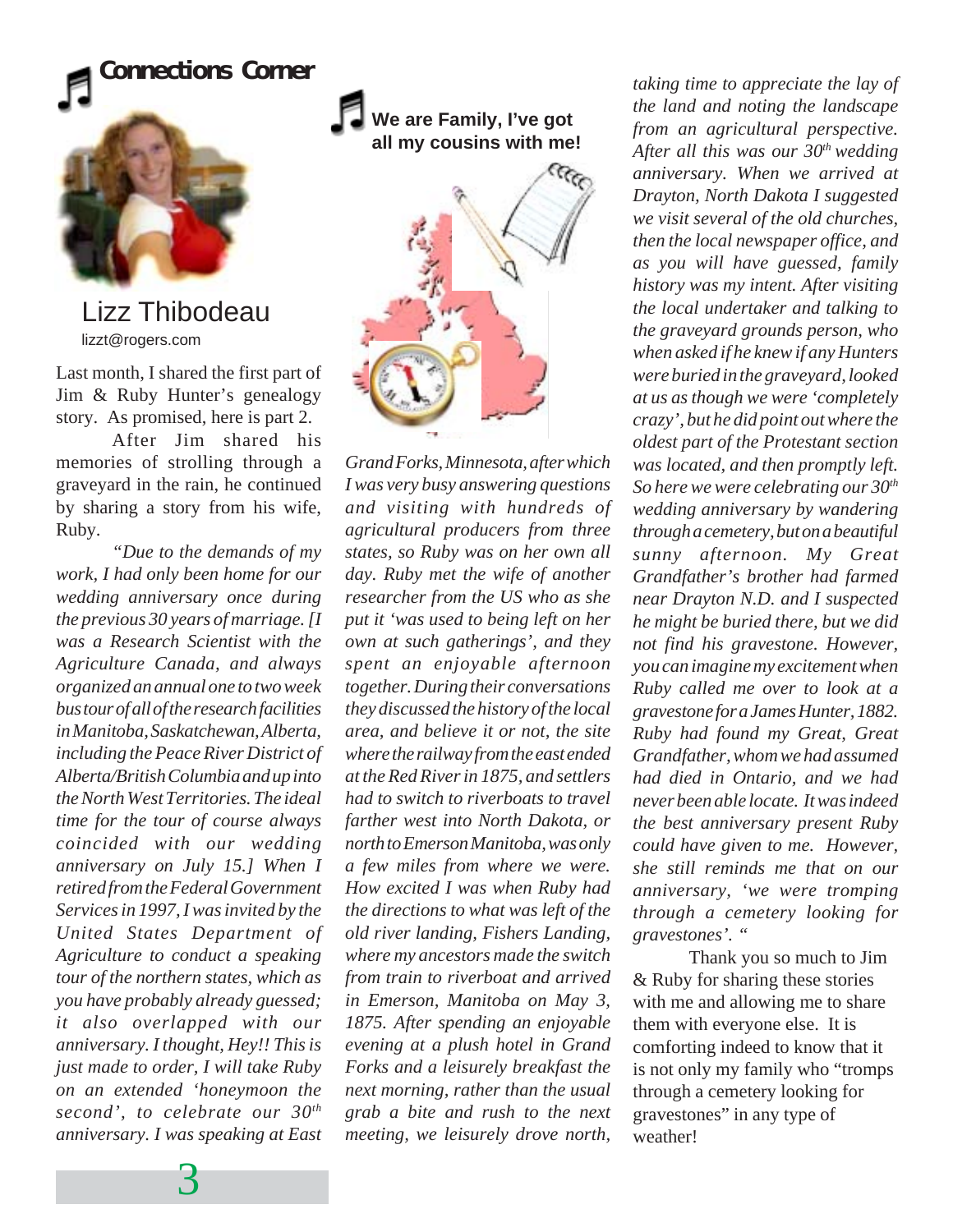

Hello fellow Clan members.

Well it took me long enough to become a member & although I'm not close enough to join in on the clan gatherings in southern Ontario, I do enjoy hearing about all that is happening in the newsletter.

I've recently returned from my first visit to Scotland, travelling with my sister, daughter and neice. We spent 2 wonderful weeks researching family, exploring and touring the sights in Ayrshire as well as Glasgow and Edinburgh. Of course we included a visit to Hunterston Castle and enjoyed the tour with our knowledgable guide Bill Hunter. I'm happy to report the bluebells are in full bloom now under those trees having replaced the earlier snow drops and daffodils. For those of you

travelling there for the clan gathering next year, I can highly recommend The Ploughman's Rest in Crosbie Mains,

just outside of West Kilbride and a very short car ride to Hunterston. We found this 3 bedroom, 3 bath self catering accomodations very spacious and clean and it has a fabulous view of the Isle of Arran. Unfortunately we weren't quite high enough to see Hunterston as the views of the rolling hills with sheep and lambs and all that yellow gorse were in the way!

The village of West Kilbride does have shops to stock your kitchen, with a Co-operative grocery, a butcher and of course a bakery as well as some fantastic craft shops for you to pick up some unique gifts! For those who love to



*Sheila and her sister Linda, sitting, after signing the guest book.*

4

walk you can even walk to the village



from The Ploughman's Rest. Ayr was just a short commute away and if I can manage all those round abouts, anyone can! We found the ladies in the upstairs family history section of the library on Main St. in Ayr extremely helpful. They even helped me plot out the best route to get to the locked Newton Green Burial Ground which is located in an industrial area. The cemetary staff were very pleasant to deal with on the phone when I called to make arrangements for them to unlock the cemetary for us. This allowed us to visit the grave of our 3X great grandfather, John Hunter, who was a slater and glazier in Ayr. -

Spring time in  $Scotland$  is wonderful time, so green and colourful! I know I will be going hack!

Sheila (Hunter) Massi Thunder Bay

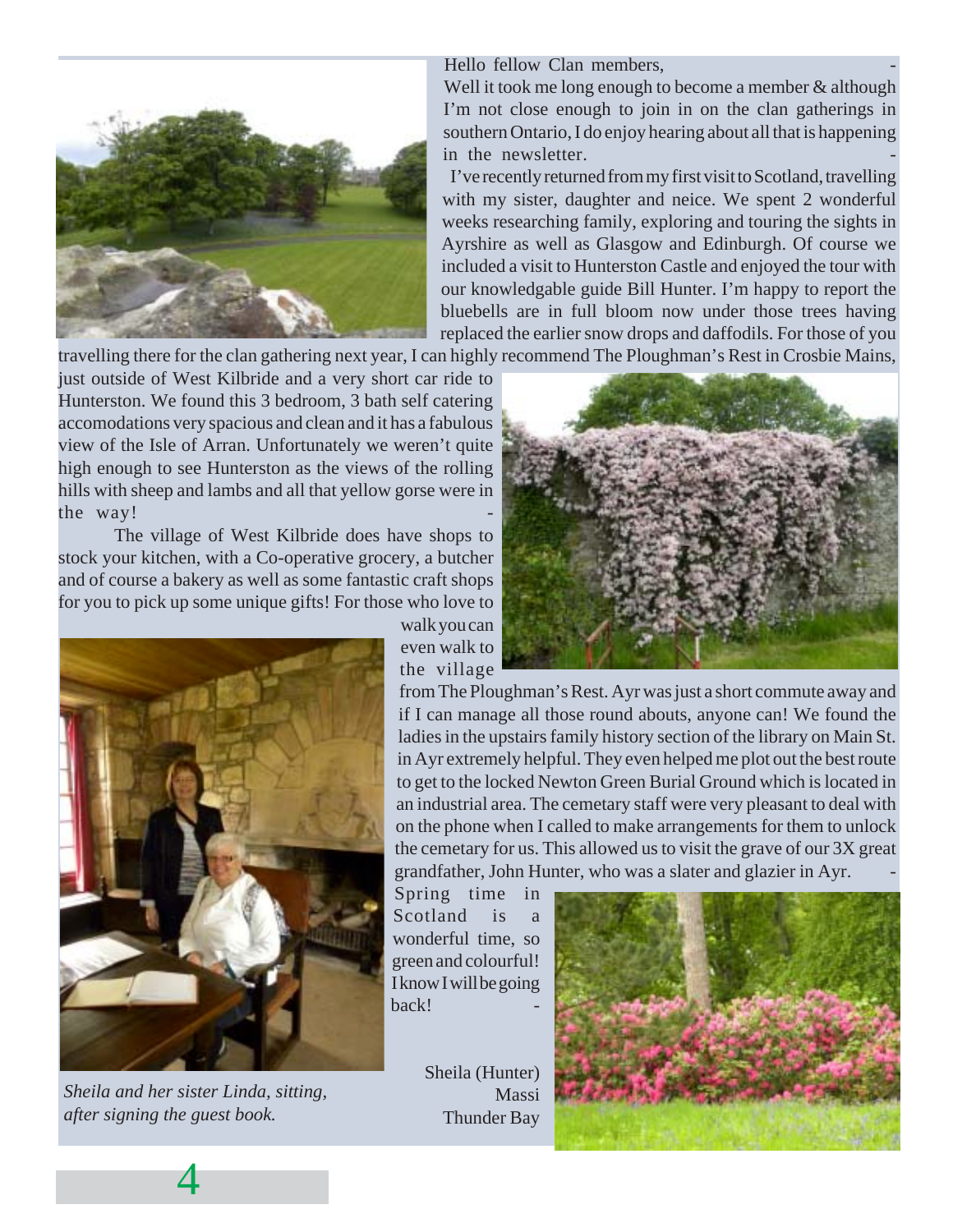#### *Tentative Programme for the 2012 Clan Hunter International Gathering*

#### Friday  $20^{\text{th}}$  July  $2012$

Castle Open All Day Afternoon- Story Telling by a professional Scottish Storyteller Buffet Supper Welcome Speech by Madam Pauline, Clan Chief

#### Saturday 21<sup>st</sup> July

Mary, Queen of Scots comes to Hunterston Re-enactments and displays All Day Buffet Lunch Evening Dinner at the Masonic Hall, West Kilbride village Entertainment by our Clan favourites- Something Scottish

#### Sunday 22<sup>nd</sup> July

Church Service at local church – times will be posted Buffet Lunch Pipe Band Isle of Cumbrae RBLS Pipe Band Clan Officers meeting



#### **Day Trip to the Isle of Arran**

#### **Monday 23rd July 2012**

It has been suggested that we arrange a day trip to Isle of Arran on Monday 23rd July 2012 if you could let your Clan Secretary know if you are interested so that a suitable sized bus can be booked.

5

This will be a full days outing, leaving Hunterston Castle at 8.am and taking the bus to Ardrossan then a sail "courtesy Caledonian Mc Brayne" over the Firth of Clyde to Arran .Once ashore your tour of the island with visits to places of interest will commence: there will of course be a stop for lunch.

The cost cannot be finalised until we know how many of our guests are

interested in this trip to view "Scotland in miniature". The cost will be approx: £20 per person including Ferry Fare (Meals are not included).

 Glen Sannox Isle of Arran The Isle of Arran sits in the Forth of Clyde between Ayrshire and Kintyre. Arran is 19 miles long by 10 miles wide but has a remarkable diversity of landscapes and Seascapes The pretty villages on Arran's beautiful coastline are complimented by a rugged and Mountainous interior in the north and green rolling hills and woodlands in the south.

I was first introduced to Arran in the year of 1953, as a member of an R.A.F. Mountain Rescue Team based at RAF West Freugh (Stranraer) we sailed from Fairlie to Brodick on a Friday afternoon in the month of May.

We pitched our tent in Glen Rosa on the Friday, Saturday morning we played the local football team (do not remember result) in the afternoon I entered a two mile race at the sports event (3rd place) Sunday we went a walk over the ridges in Picture at Glen Sannox then on Monday we ran in the Goat fell (2867 ft) Race 13 Km Tuesday back to camp, I was rather fit in those days. Takes me all my time to climb the stair at Hunterston now.

Since 1953 I have visited Arran many times, Janet and I purchased a timeshare at Auchrannie and had it for 15 years although the Island is quite small I have not yet visited every nook and crannies

I now live in West Kilbride and look over to Arran from my lounge window and if I can see Arran I know its' going to rain and if I cannot see it" IT IS RAINING"

Hope those that are going to visit Arran on the organised tour in July 2012 enjoy

their short time there. **Bill Hunter o.r.h.**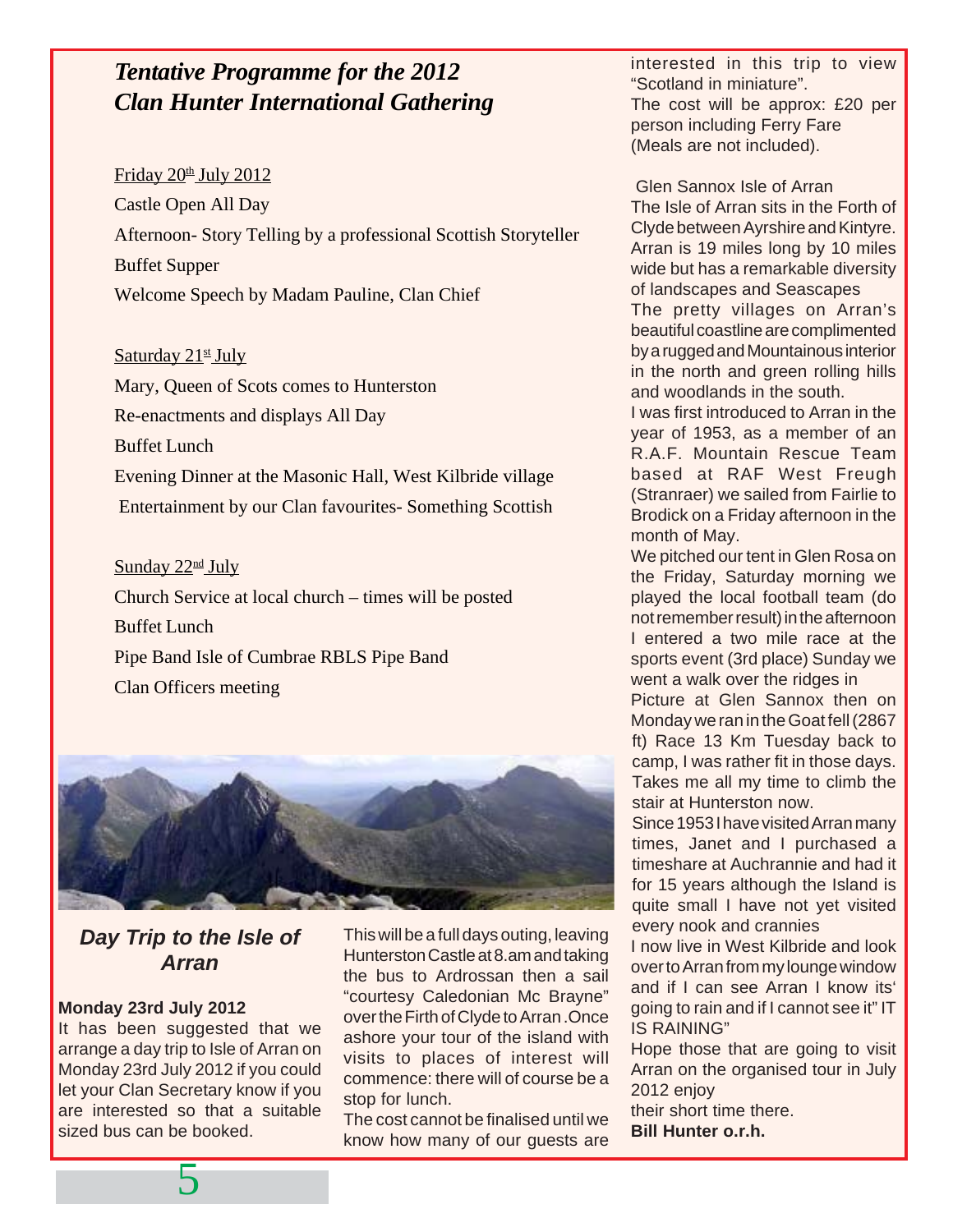#### **Booking Form for Clan Hunter International Gathering 2012**

All payments to be made to 'The Hunter Clan' in Sterling (£UK) and sent to:

Madam Pauline Hunter of Hunterston Plovers Ridge Lon Crecrist Trearddur Bay Anglesey LL65 2AZ UK

EVENTS

| Friday 20th July 2012     | Storytelling in the afternoon                 |
|---------------------------|-----------------------------------------------|
| <b>Saturday 21st July</b> | Re-enacting Group Mary Queen of Scots ALL DAY |
| <b>Saturday Evening</b>   | Entertainment at the Masonic Hall             |
| <b>Sunday 22nd July</b>   | Isle of Cumbrae RBLS Pipe Band                |

|                               | Price  | Number | £ Total |
|-------------------------------|--------|--------|---------|
| Each Adult                    | £30.00 |        |         |
| Children under 16 -Meals only | 0.00   |        |         |

———————————————————

#### **Meals per person Friday, Saturday & Sunday**

| <b>Friday Evening Buffet</b>                                        | £7.00           |
|---------------------------------------------------------------------|-----------------|
| <b>Saturday Lunch Buffet</b><br>Optional extra-Baked Potato         | £6.00<br>£ 0.50 |
| <b>Saturday Evening Dinner</b><br>At the Masonic Hall West Kilbride | £9.00           |
| <b>Sunday Lunch</b>                                                 | £11.50.         |

**Monday 23rd July** Coach trip round Arran price per person £20.00 Meals not included

Grand Total

6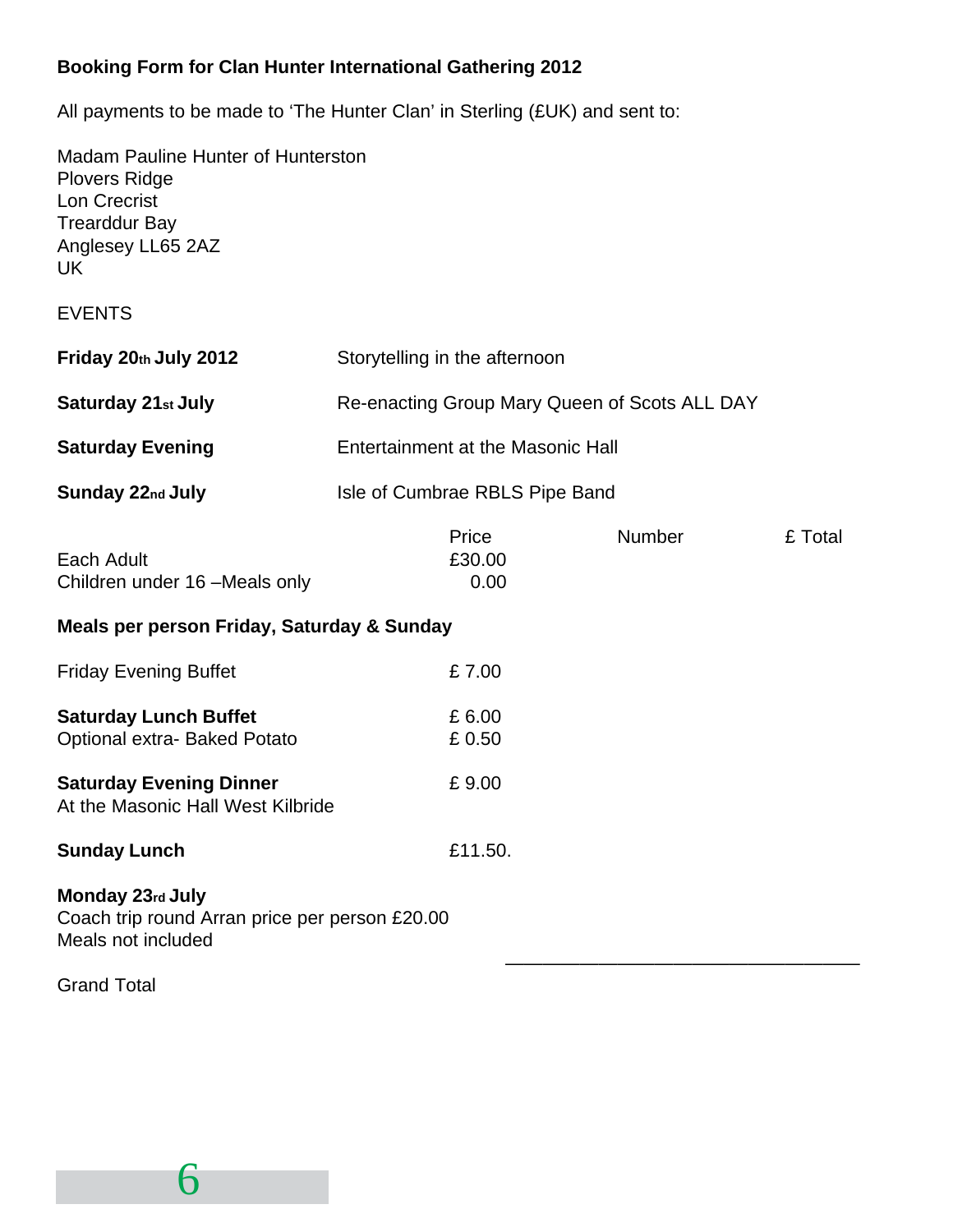## **SCOTTISH** Sailing Cruise



**The Scottish Studies Foundation** presents its 20th Annual Tall Ship Cruise Sunday, September 4th, 2011 Lake Ontario **Boarding at Spadina Pier** Lower Spadina Avenue & Queen's Quay West, Toronto Morning cruise boarding: 11-11:20 a.m. Afternoon cruise boarding 2-2:20 p.m. Each cruise lasts over two hours **All Welcome!** 





This is a unique opportunity for you to share the experience of a voyage on a Tall Ship under full sail and recapture the spirit of Canada's pioneers!

**SAVE ON ADVANCE TICKETS:** Adults: \$20; Children 15 & under: \$5

**TICKETS ON DAY OF SAIL:** Adults: \$25; Children 15 & under: \$8

Food & Drinks available for purchase on board

For tickets: cheques, payable to the Scottish Studies Society, should be mailed to Maggie McEwan, 2333 Woking Crescent, Mississauga, ON L5K 1Z5. Email: magmcewan@gmail.com Tel: 905-301-5475

Your support is very much appreciated. Proceeds go to the Scottish Studies Foundation. upporting the Scottish Studies Programme at the University of Guelph.



#### **2011 Annual General Meeting - Fergus**

The AGM will be held as usual at the **Holiday Inn 601 Scottsdale Dr., Guelph**. Those wishing to stay over at the Holiday Inn will receive a special rate of \$119.99 CAD. Indicate that you are part of Clan Hunter on booking to receive the discount. Full details of times and places are included in page 8. Please fill out the tearaway strip on page 8 to let us know if you will be attending any or all of the activities.

#### **The most important information as far as numbers are concerned is - will you be attending the dinner?**

 - as you can imagine we need to know numbers for the catering group. We hope you will consider joining us and meeting old friends and maybe some new friends. Take our word for it... it is never a stuffy evening and a good time is had by all.



#### *Tartan Day April 6th*

In our last newsletter we included the official announcement that from this day on Tartan Day would be officially celebrated on 6th April. Shown left are photographs of the CASSOC Ceilidh held in Toronto on 9th April to celebrate the event. Our own Don Hunter (Clan Hunter Treasurer) and CASSOC treasurer is obviously delighted to cut the commemorative cake